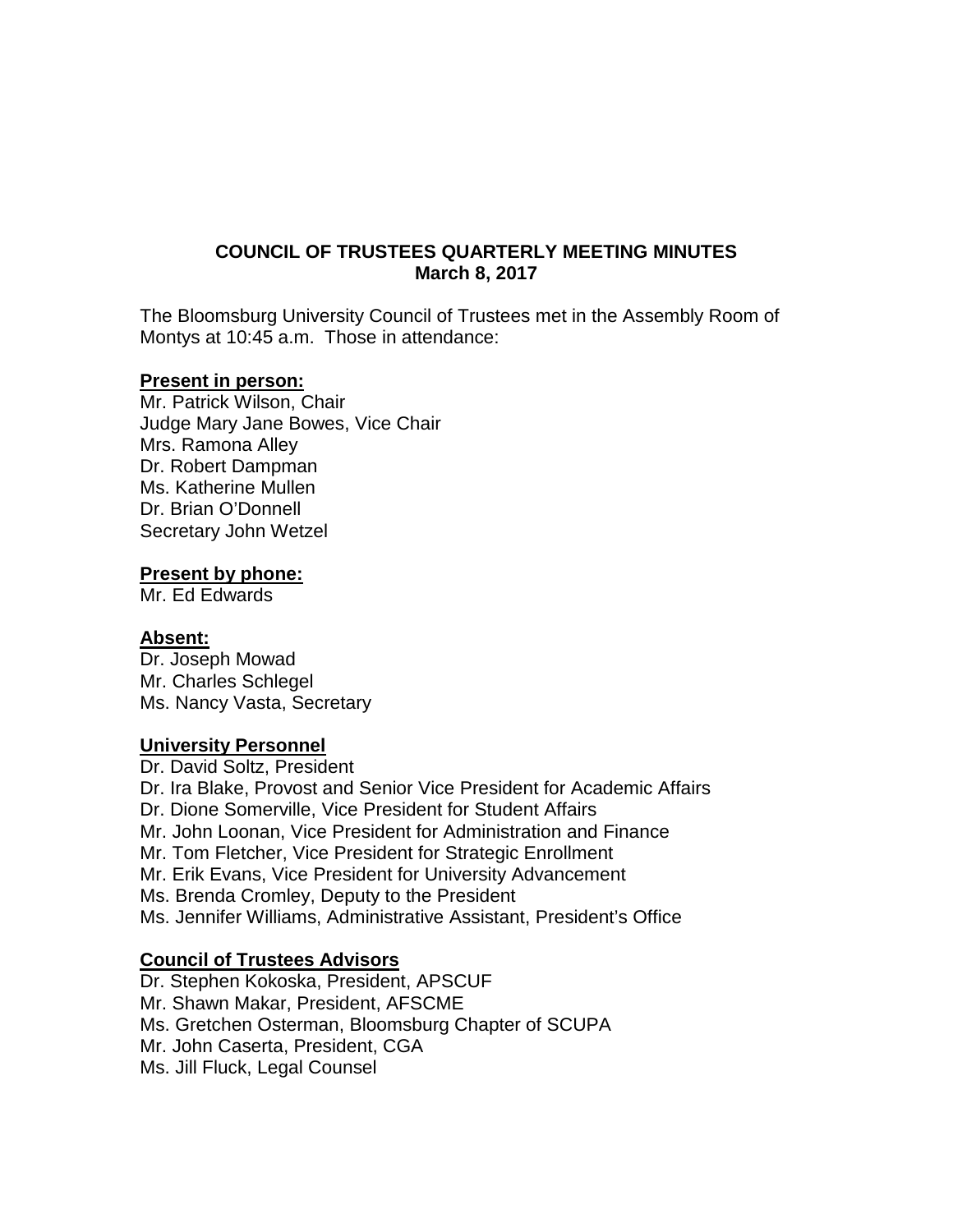## **Pledge of Allegiance**

In accord with House Resolution Number 32, Trustee Wilson requested everyone stand for the Pledge of Allegiance to the American Flag.

## **Call to Order**

Trustee Wilson, Chair of the Council of Trustees, called the meeting to order and welcomed all those in attendance. Jennifer Williams conducted a roll call vote of those in attendance.

## **Minutes of the Council of Trustees**

A motion was made by Trustee Alley, seconded by Trustee Dampman, and unanimously carried that the December 7, 2016 minutes be approved. Trustee O'Donnell abstained from the vote.

## **Comments from the Public**

Dr. James Brown, Dean of the College of Liberal Arts, attended a class Bloomsburg University offers at the Mahanoy State Correctional Institution. Dr. Brown presented and offered discussion to the students on a poem written by Robert Frost, "The Road Not Taken." He wanted to offer thanks and give gratitude on behalf of the students we are serving to those on campus who made the Certificate in Rehabilitative Justice possible and made the enrollment of these students possible (particularly Financial Aid and Admissions). He offered thanks to our visionary leadership for supporting this program: Provost and Senior Vice President Dr. Ira Blake, Mr. Tom Fletcher, Vice President of Strategic Enrollment Management, our President, Dr. David Soltz, the Council of Trustees and particularly Secretary John Wetzel in order to make this possible.

## **NEW BUSINESS**

## **Introductions**

Trustee Wilson recognized Dr. James Tomlinson, who was nominated and granted Faculty Emeritus status by Dr. David Soltz.

Also introduced were those individuals serving on the Advisory panel: Mr. Shawn Makar, Ms. Gretchen Osterman, Dr. Nakul Kumar (representing APSCUF), and Mr. John Caserta (not present).

## **TRUSTEES**

## **President's Report**

President Soltz reviewed his President's Report with the Trustees. A copy of the report will be appended to the minutes.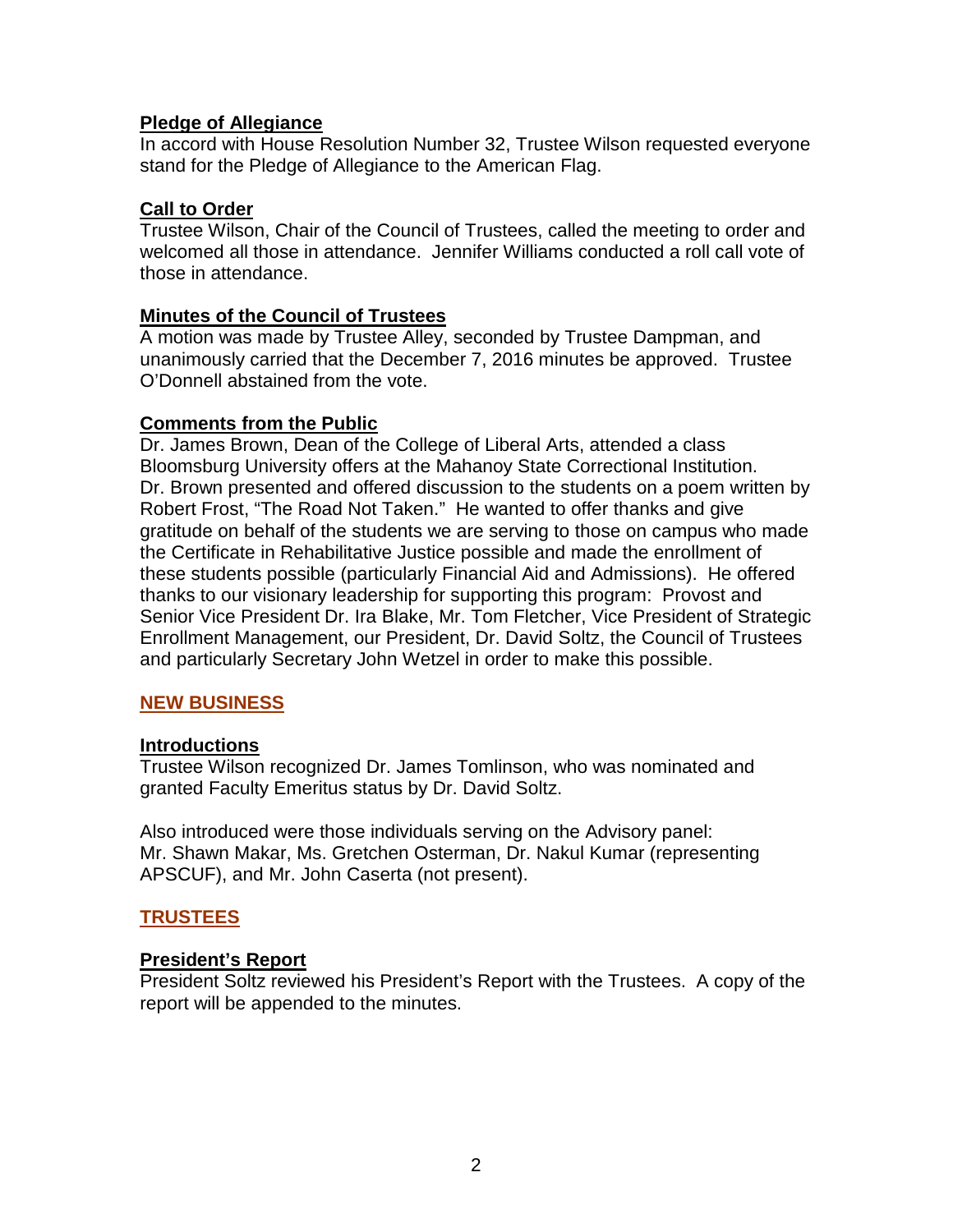# **STUDENT AFFAIRS**

Trustee Wilson called on Dr. Dione Somerville, Vice President of Student Affairs, to lead discussion on the Student Affairs section of the agenda.

## **Room and Board Fees**

Trustee Bowes made a motion to approve a room fee increase of \$172 /semester; \$224 for apartments and board fee increase of \$85/semester (\$35 plan, \$50 flex) for the 2017-2018 academic year. Seconded by Trustee O'Donnell. Unanimous approval.

## **GENERAL ADMINISTRATION**

Trustee Wilson recognized Mr. John Loonan, Vice President of Administration and Finance, to lead discussion of the General Administration section of the agenda.

## **Approval of Purchasing Activity**

Trustee Dampman made a motion, seconded by Trustee Bowes and unanimously carried, to approve purchasing activity under Act 188 in excess of \$10,000 for November 1, 2016 to January 31, 2017.

## **Delinquent Student Accounts**

Trustee Dampman made a motion to write-off delinquent student accounts, seconded by Trustee Bowes. Unanimous approval.

## **Proposed Fee Schedule 2017-2018**

Trustee Dampman made a motion to accept the fee schedule for 2017-2018. Seconded by Trustee Bowes. Unanimous approval.

## **Bloomsburg University Foundation Fundraising Contract**

Trustee Dampman make a motion to renew the Bloomsburg University Foundation fundraising contract for five years effective July 1, 2018 for \$1,900,000 per year with escalation consistent with the consumer price index. Seconded by Trustee O'Donnell. Unanimous approval.

# **ACADEMIC AFFAIRS**

## **Certificate of Medical Genomics and Counseling and Certificate of Pre-Medical Science Studies**

Trustee Alley made a motion to accept a Certificate of Medical Genomics and Counseling and a Certificate of Pre-Medical Science Studies in the College of Science and Technology. Second by Trustee Wetzel. Unanimous approval.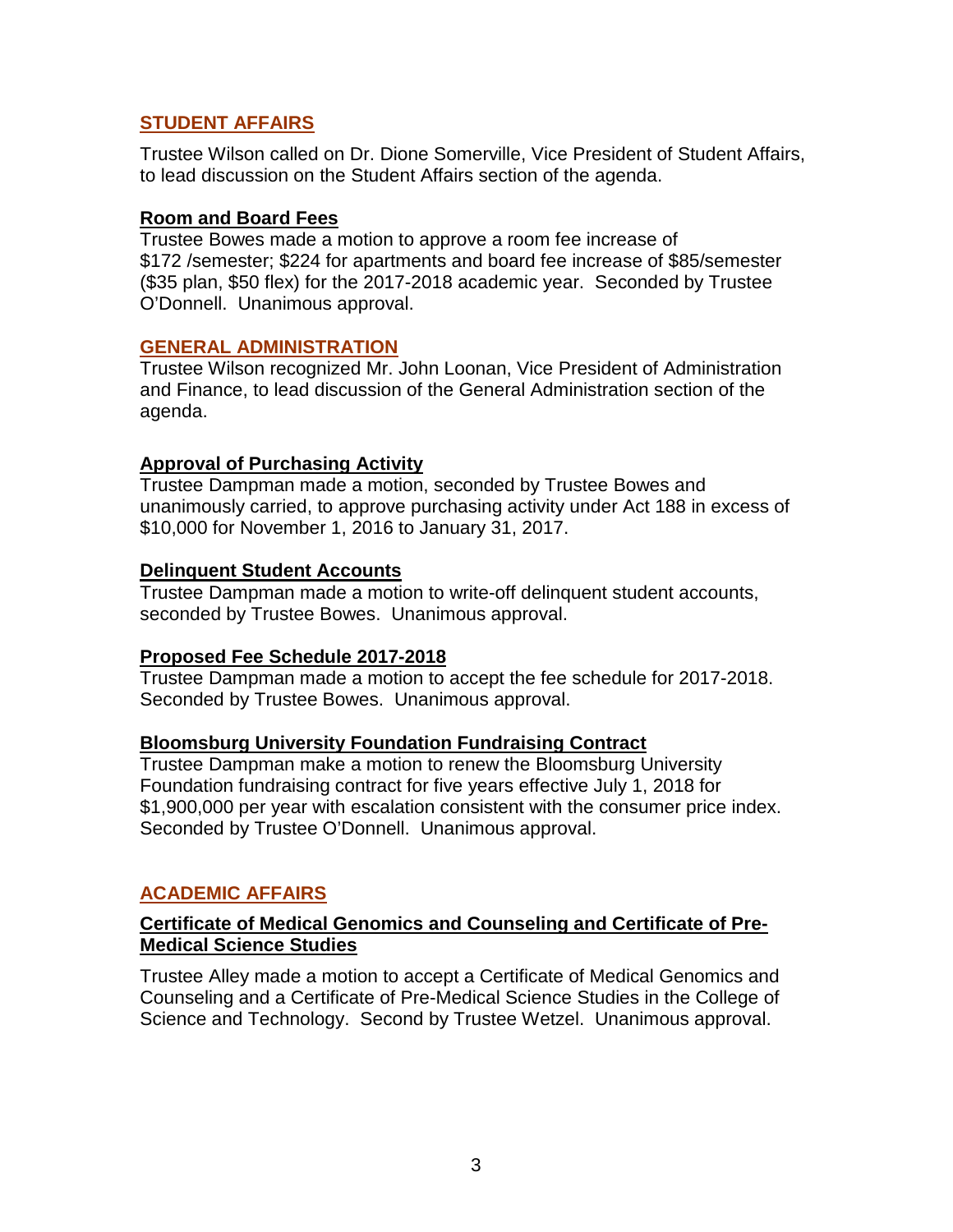# **Certificate of Digital Rhetoric and Professional Writing**

Trustee Alley made a motion to accept a Certificate of Digital Rhetoric and Professional Writing in the College of Liberal Arts. Second by Trustee Wetzel. Unanimous approval.

## **Academic Presentation: "The BU Financial Literacy Initiative"**

Dr. Jeffrey Krug, Dean of the Zeigler College of Business, presented information related to Bloomsburg University's Financial Literacy Initiative. One of Bloomsburg University's objectives is to help elementary, middle, and high school students achieve some skills of financial management in the area of starting a small business. Bloomsburg University has initiated a stock market simulation in elementary, middle and high schools throughout PA. Approximately 501 school districts were contacted to participate in the program. A database was purchased and BU is operating more than 2,000 classes across PA. Bloomsburg University is running almost 1,200 classes in 34 high schools in 16 counties, more than 700 classes in 25 middle schools in 14 counties, and more than 200 classes in 13 elementary schools in 10 counties throughout PA. Bloomsburg University's goal is to introduce the stock market simulation in all 67 counties in PA by the fall 2017 and spring 2018.

Thirty outstanding BU finance students (Bloomsburg Investment Group) actively managing a \$50,000 mutual fund in the Benner-Hudock Center for Financial Analysis lab meeting on a weekly basis to discuss results. These students engage in wide range of activities to learn the software.

This year, Bloomsburg University is hosting the Husky Dog Pound. It is a Shark Tank competition being held on April 18 and was originally designed for BU students. We are giving \$50,000 in prize money in four areas: Entrepreneurship in Business; Social Entrepreneurship (Microsoft); Science & Technology and Education. High schools, alumni and local businesses are invited to participate. Microsoft is a sponsor.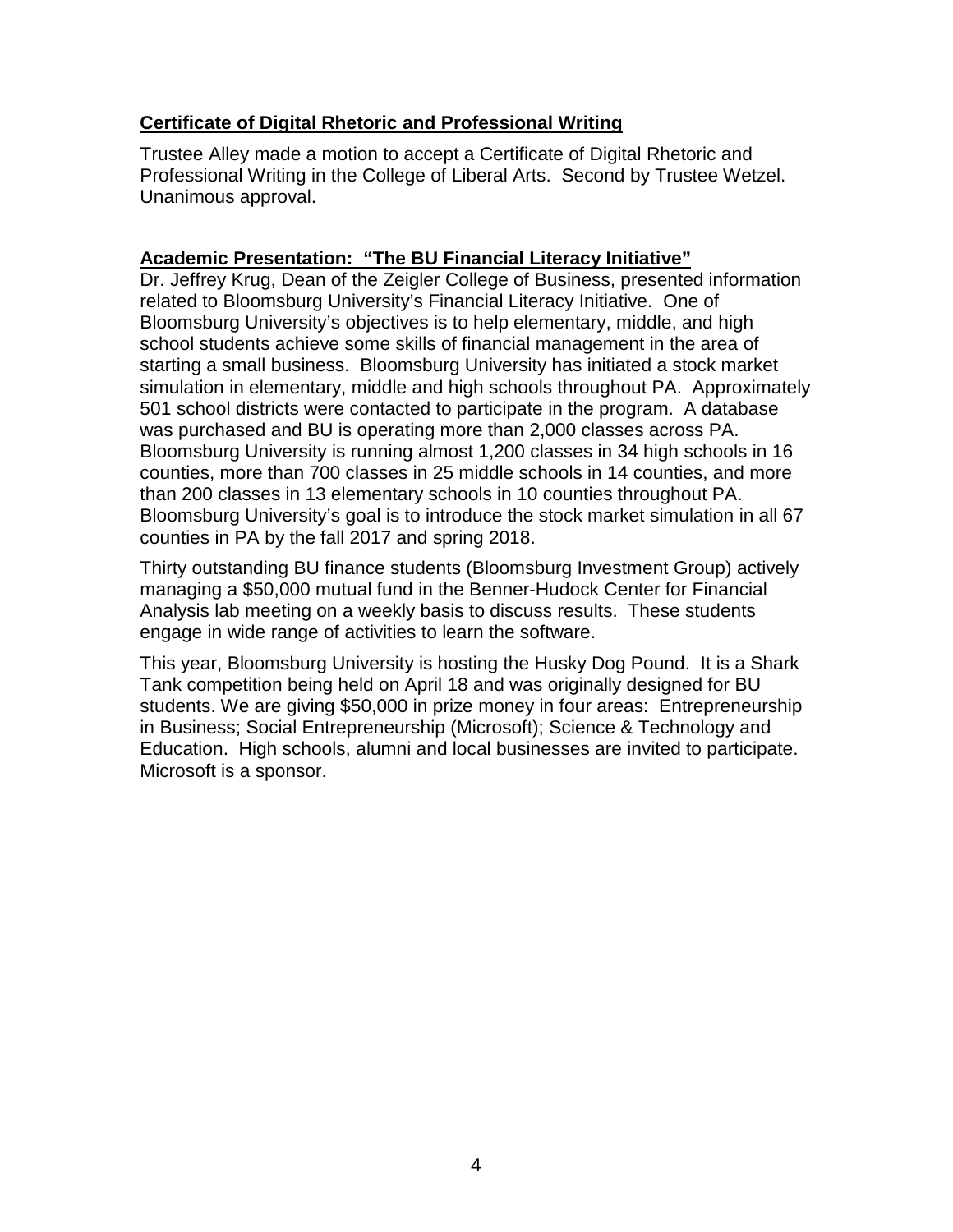## **OTHER BUSINESS**

## **Student Trustee Resolution**

Trustee Alley made a motion and read the following resolution:

**WHEREAS**, Katherine D. Mullen served as a student member of the Bloomsburg University Council of Trustees for the 2016-2017 academic year, and

**WHEREAS**, she has served responsibly and with integrity on various committees representing Bloomsburg University, and

**WHEREAS**, more importantly, she has been a positive role model for all other students,

**NOW, THEREFORE, BE IT RESOLVED**, that the Council of Trustees of Bloomsburg University express its gratitude and appreciation for her dedicated service to Bloomsburg University.

Seconded by Trustee Dampman, and unanimously approved.

## **Adjournment**

With no other items to be presented to the Council, Trustee Wilson adjourned the meeting at 11:52 a.m.

\_\_\_\_\_\_\_\_\_\_\_\_\_\_\_\_\_\_\_\_\_\_\_\_ \_\_\_\_\_\_\_\_\_\_\_\_\_\_\_\_\_\_\_\_\_\_\_\_\_\_\_ Mary Jane Bowes<br>Vice Chair **Jennifer D. Williams**<br>Administrative Assist Administrative Assistant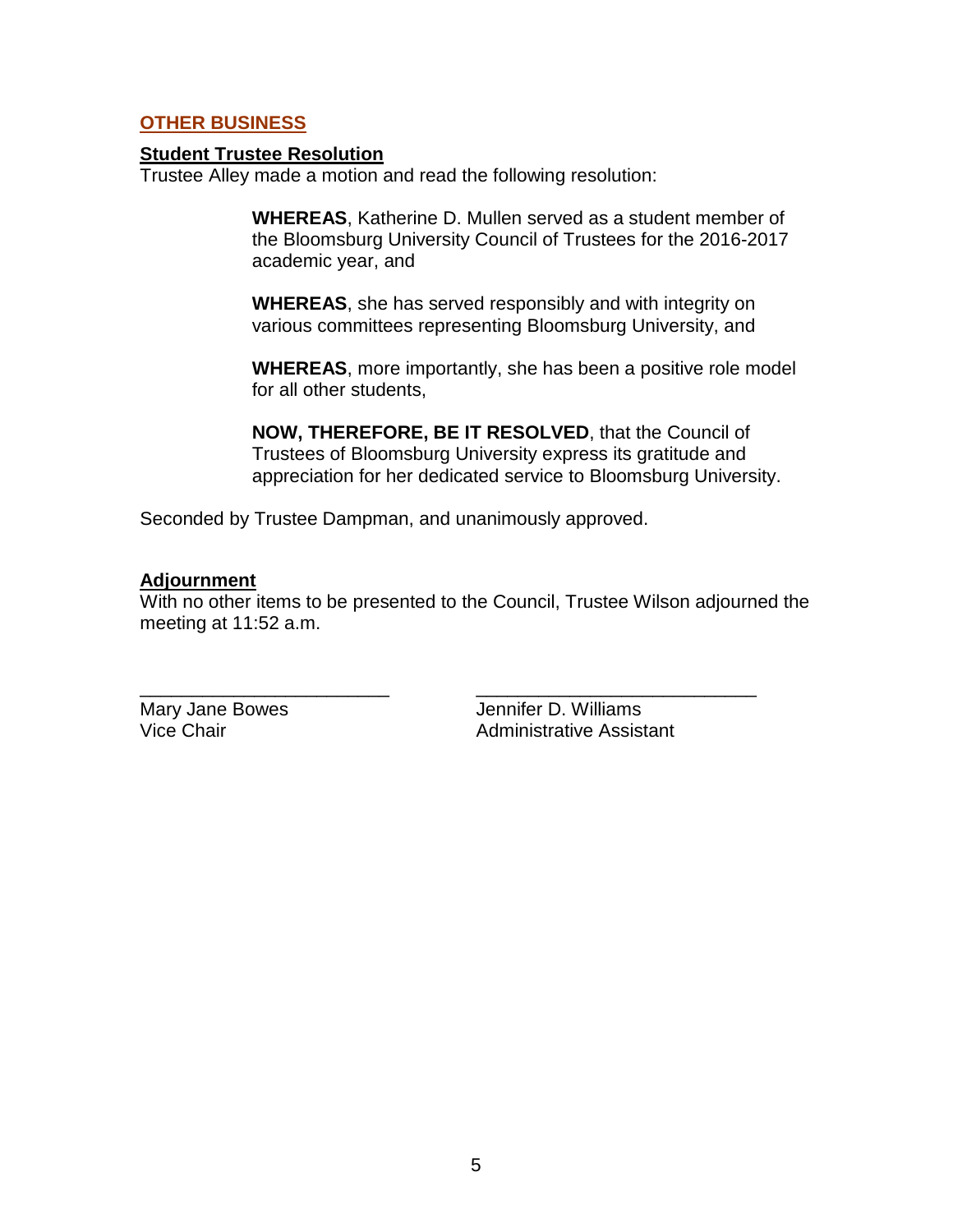## BLOOMSBURG UNIVERSITY OF PENNSYLVANIA Bloomsburg, PA 17815

#### **PRESIDENT'S REPORT TO THE BLOOOMSBURG UNIVERSITY COUNCIL OF TRUSTEES**

#### **March 8, 2017**

Here are a few university highlights since our last meeting in December.

- Our fall commencement was held on December 16 and 17. On Friday evening, 83 graduate students received their master's degree during the ceremony. On Saturday 494 undergraduate students received their degrees during the two commencement ceremonies held in Haas Auditorium.
- The University has a new guaranteed admissions agreement with Bucks County Community College that will enable students at the community college, Bucks County Technical High School, Middle Bucks Institute of Technology and Upper Bucks County Technical School to complete their bachelor's degrees through our BAS-TL program.
- A nursing degree from Bloomsburg University is ranked by *College Choice,* an independent online publication, as the most affordable nursing degree in Pennsylvania. Schools were ranked in each state by increasing value of the sum of the published in-state tuition and mandatory fees. The rating places BU's nursing program above six sister institutions: West Chester (second), Edinboro (third), Slippery Rock (fourth), California (fifth), Indiana (sixth) and Clarion (seventh).
- Since my last President's Report, the *It's Personal* Campaign total now stands at \$60.9M exceeding the \$50M goal with four months left in the campaign. This includes securing more than \$20M in documented estate intentions. The *We Make It Personal* Faculty and Staff Giving Campaign began on Monday, February 20<sup>th</sup> and concluded last Friday, March 3r<sup>d</sup>.

Planning is underway for the Campaign Celebration Event that will take place on Friday, October 6.

• The Zeigler College of Business has initiated a Shark Tank-type competition among high schools across Pennsylvania. All 501 high school superintendents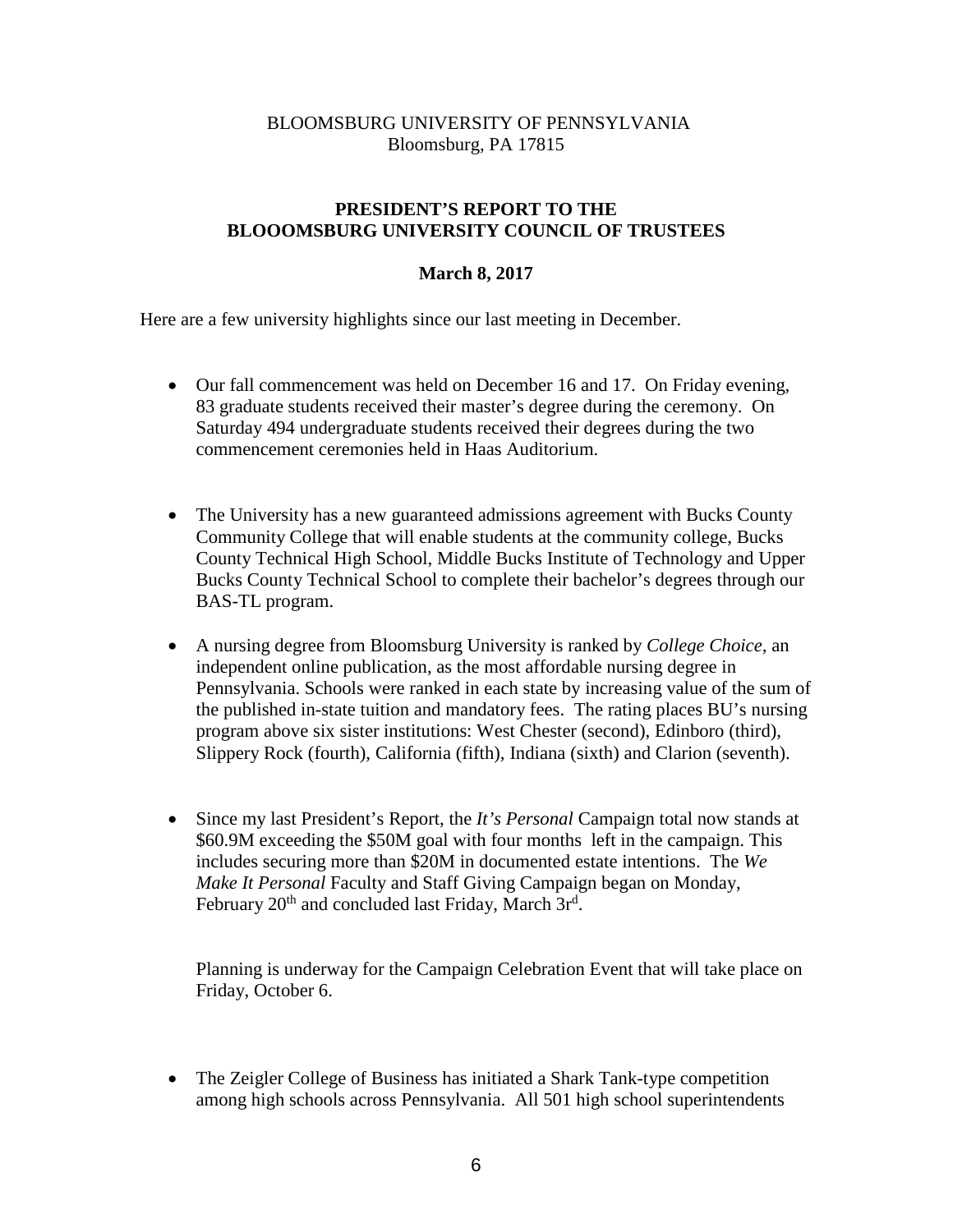have been invited to participate. The competition, called the Dog Pound, will take place in the high schools this month. The winner of each district will be invited to compete on our campus on April  $18<sup>th</sup>$ . Prize awards total \$10,000.

- The Pennsylvania High School Speech League held its first Drama Festival at BU in January where drama clubs from eight high schools performed 25-40 minute plays in Mitrani Hall of Haas Auditorium. Five Drama judges, including one of the founders of the Bloomsburg Theatre Ensemble, adjudicated the event. Approximately 150 students, teachers, and parents attended the Drama Festival on January 7th. Dr. Neil Strine, Chair of Political Science, is the new Executive Director of the PA High School Speech League.
- The College of Education's STEM programs are busy this spring semester.
	- Five (5) STEM Magnet Program juniors participated in the PA Governor's STEM Competition in February in Milton. Their project, "The Coal Refuse Block", a five-by-nine-inch block used to recycle coal refuse, was selected to advance to that stage of the competition through a judged campus competition. By placing third at the Milton regional, the team is able to go onto the State Governor's STEM competition.
	- A STEM Night was held in conjunction with Warrior Run Elementary School last month. 47 Bloomsburg University students from the Association for Middle Level Education (AMLE) organization provided hands-on science stations for the elementary students.
	- The third GI-STEM (Girls in Science, Technology, Engineering, and Mathematics) Day was held on campus last Saturday. The event was expanded to include Brownies ( $2<sup>nd</sup>$  and  $3<sup>rd</sup>$  grade) and girls in  $2<sup>nd</sup>$ through  $8<sup>th</sup>$  grade from six local school districts resulting in 235 participating girls. The Girl Scouts move through hands-on STEM stations facilitated by our education and nursing majors to learn about STEM principles.
	- The Regional STEM Education Center received a \$25,000 grant from the PPL Foundation which supports the GI-STEM Day along with the Great STEM Adventure Camp held in June on campus.
- Alumnus David Williams, President and CEO of the Make-A-Wish Foundation, was the keynote speaker for the 11<sup>th</sup> annual Husky Student Leadership Summit.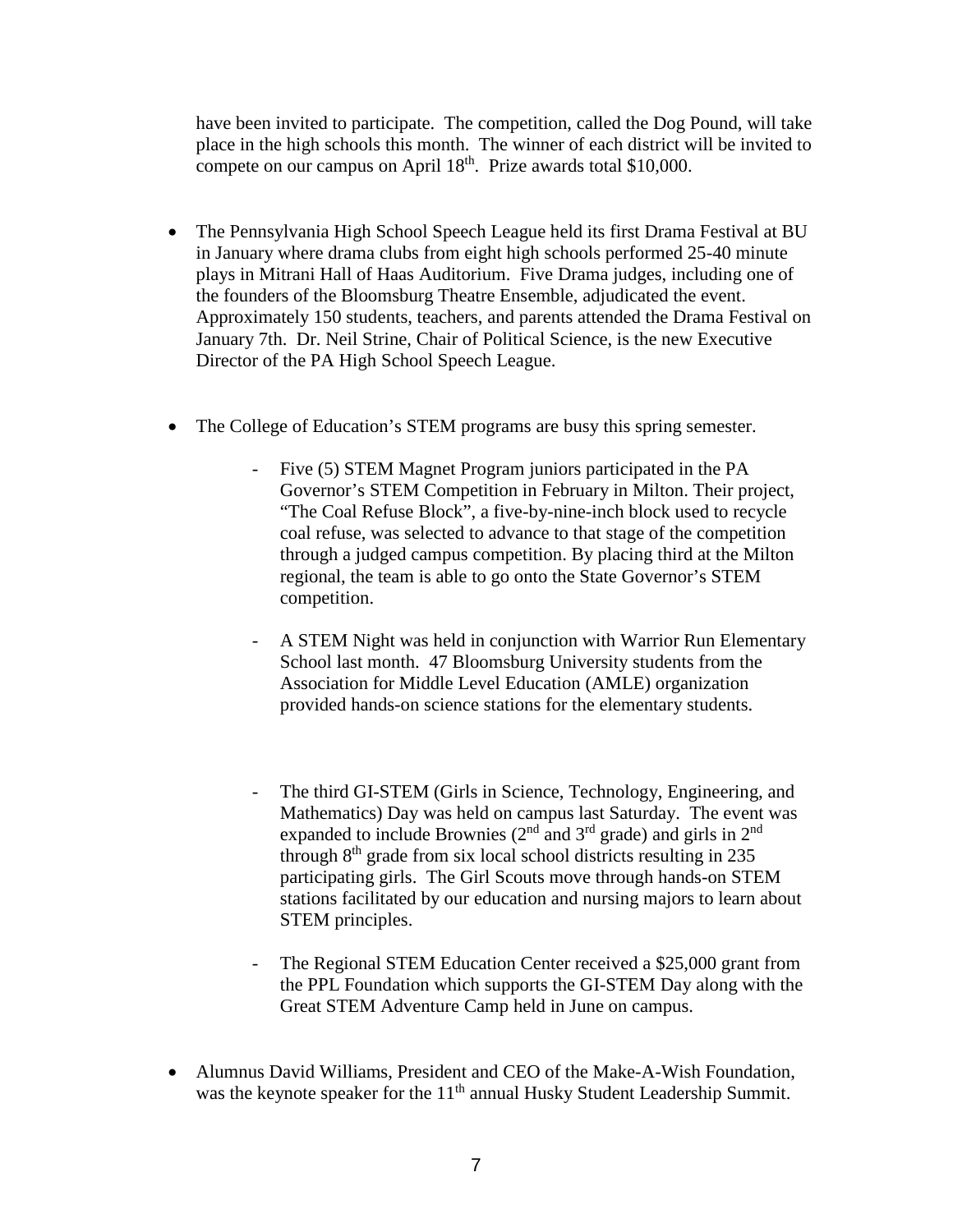The Summit is sponsored by Alumni & Professional Engagement, the Center for Leadership & Engagement (CLE) and the Community Government Association (CGA).

Approximately 350 BU students attended various CLE leadership certification program workshops, roundtable discussions with alumni, a leadership networking luncheon and participated in mock interviews and resume review sessions.

- We have implemented a Military Mentee Program, which is designed to assist new incoming military students during their time at Bloomsburg University. Through this program, they are able to learn about programs, majors/minors, get help with any classwork, as well as, have any questions the mentee might have in general. Thus, providing more networking opportunities for both the mentee and the mentor.
- Understanding the origins of our solar system will be the focus of a NASA mission and Dr. Michael Shepard, professor of environmental, geographical and geological sciences has contributed his research to the project. He studied 16 Psyche, an asteroid selected for the mission that has potential to open new windows on one of the earliest eras in the history of our solar system. Dr. Shepard developed the 3D model the spacecraft's mission team is using. The mission, now in the formation stage, will provide a look into how planets may have formed. It will launch in 2023 arriving at the asteroid in 2030.
- The National Council for State Authorization Reciprocity Agreements (NC-SARA) has recognized Bloomsburg University as an institutional participant in the SARA initiative.

SARA is a voluntary agreement among its member states and the U.S. territories that establishes comparable national standards for interstate offering of postsecondary distance-education courses and programs. It is intended to make it easier for students to take online courses offered by postsecondary institutions based on another state. It also allows students to participate in many types of field experiences in other 47 SARA-member states and the District of Columbia.

• Our annual Kids Fun Carnival, themed Surf and Turf, was held on Saturday afternoon, February 11 in Nelson Fieldhouse. More than 130 BU student volunteers helped the children learn about and explore animals of the land and the sea through interactive hands-on activities. Even though the event is designed for children 12 and under, older youth and adults that attended enjoyed the activities. The free event was attended by 270 children and adults.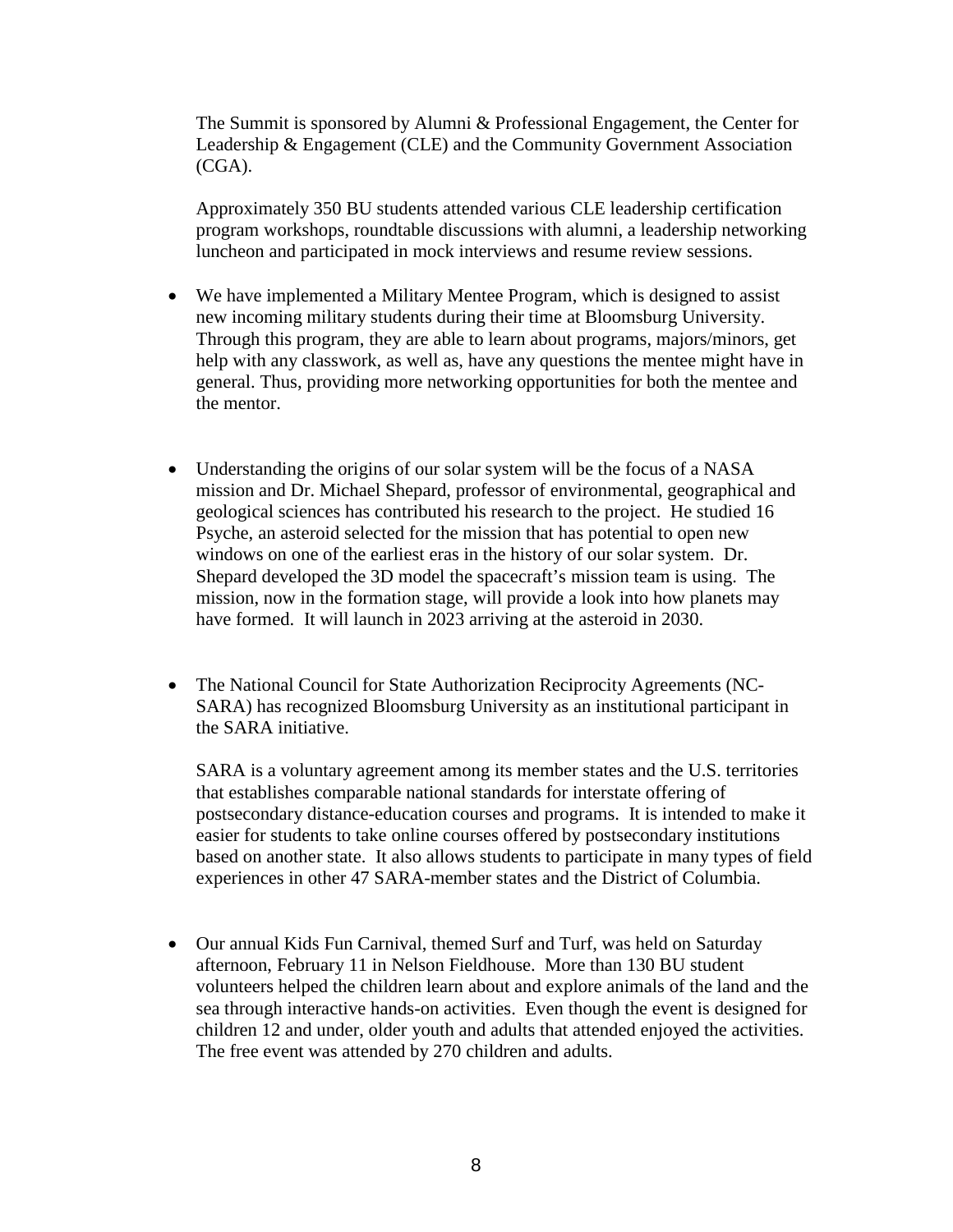- Five study abroad experiences will be conducted this summer by faculty members. The study abroad trips will include the following excursions:
	- London –Students will explore and tour the city of London, and will visit museums, attend plays, and participate in a tour of Shakespeare's home. Students will earn six BU credits while participating in the trip by completing courses in British Literature and Contemporary Moral Problems.
	- Italy This trip is specific to The College of Education and The Department of Teaching and Learning. It takes place at the Loris Malaguzzi International Center, where students participate in a unique practicum for education majors within the Reggio Children's Schools in Italy. Other excursions include exploring the cities of Reggio Emilia, Venice and Rome, touring St. Mark's Basilica and the Guggenheim Museum in Venice. Students will earn six academic credits.
	- Norway The trip is organized by The Department of Environmental, Geographical and Geological Sciences (EGGS), Students will explore Norway's physical and cultural landscapes, hike along the Arctic Circle, visit a glacier, and see the artifacts from the Viking world, including a 1000-yearold ship. Students will complete the BU course, Regional Geography Abroad.
	- Morocco This is an intensive and fast-paced 4-week program to learn Arabic and travel the country. Students can earn 6 academic credits to complete either their language requirements or apply towards an Arabic major or minor. Students will see Fez and also visit the imperial cities of Meknes and Volubilis, an ancient Roman city, ride camels during an overnight trip to the desert, and spend a weekend at a beach.
	- Beijing Students will visit major cultural and historic sites including the Forbidden City, Great Wall, Tiananmen Square, the National Museum, and traditional and modern neighborhoods. Students will complete six BU credits, including Foundations of Chinese Civilization, as part of the trip.
- Students participating in the above trips may have received funding through our Professional Experience Grants, or what we refer to as "PEGs". These are a monetary award, similar to a scholarship, to assist students with expenses associated with a professional experience related to a student's academic major and career field of interest. The PEGS are significant because they support faculty/student collaboration and are funded by philanthropic gifts through the BU Foundation and the student success fee.
	- Through the 2015-16 and 2016-17 pilot years, 54 applications were received, 31 awards were given and the average award was \$1600.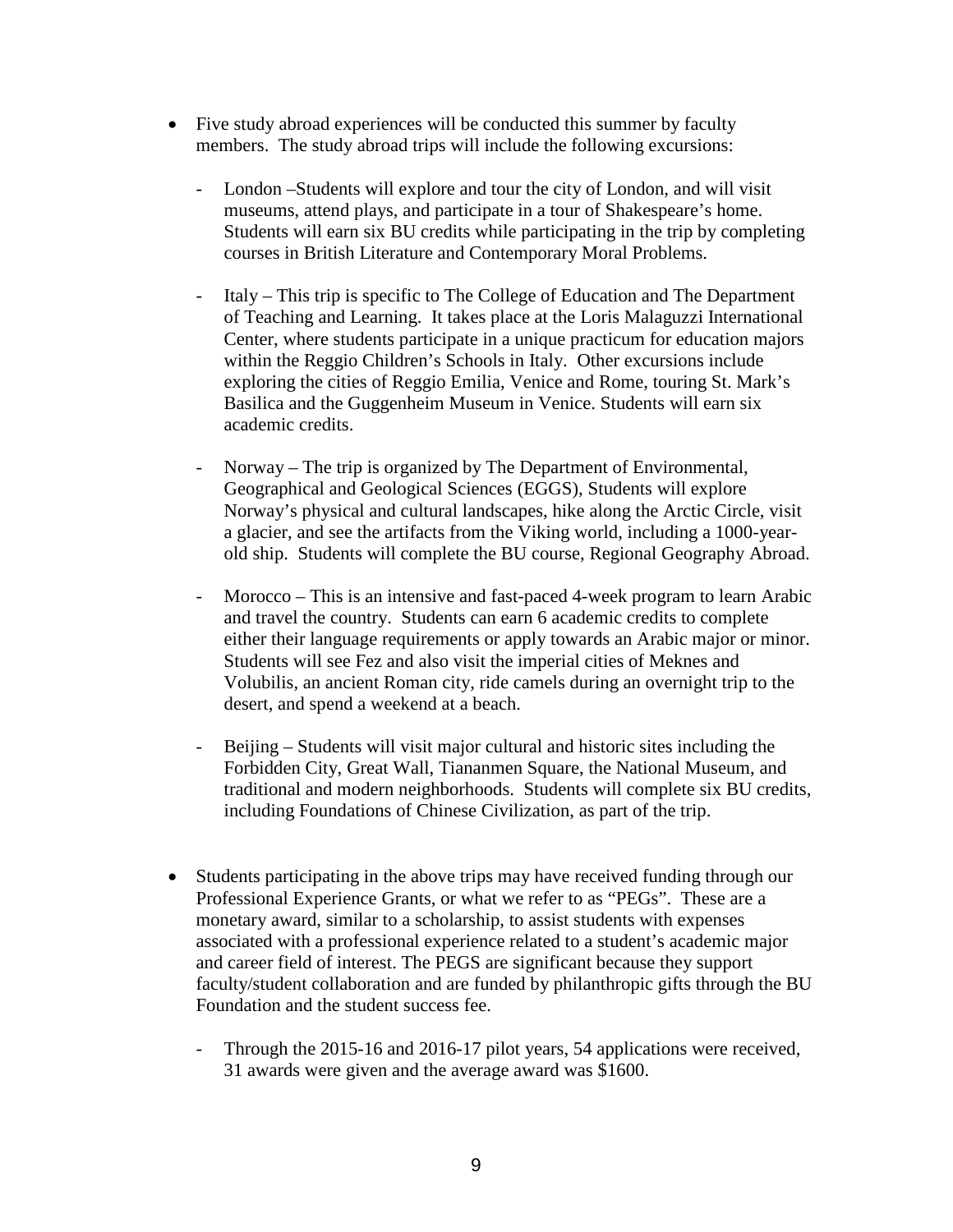- Students used the professional experience grant for study abroad experiences, internships, conference papers/presentations and undergraduate research.
- Students in majors within all four colleges have been awarded grants.
- The U.S. Track & Field and Cross Country Coaches Association (USTFCCCA) as a 2016 Division II All-Academic Team honored the men and women crosscountry teams for their academic success. Additionally, three members of the men's team, junior *Daniel Neiswender*, sophomore *Eric Heatwole*, and sophomore *Nick McGuire* and three from the women's team, senior *Keelan McDonald*, redshirt junior *Marina Eberhart,* and junior *Hannah Boudreau* were honored individually as All-Academic honorees from the USTFCCCA.
- For the third consecutive year, the Bloomsburg University women's swimming team finished second overall at the 2017 Pennsylvania State Athletic Conference (PSAC) Championships at the Graham Aquatic Center. The Huskies placed second to West Chester, which won its 11th consecutive title.
- The Bloomsburg University men's swimming team earned its second consecutive second place finish at the 2017 Pennsylvania State Athletic Conference (PSAC) Championships at the Graham Aquatic Center. It was a two-school race for the league title but West Chester was able to pull away in the end for its 19th consecutive conference championship.
- Bloomsburg University Athletics celebrated National Girls and Women in Sports Day for the sixth consecutive year on February 4 at Nelson Field House. Nationally, it marks the 31st Anniversary of National Girls and Women in Sports Day. The highlight of the day was a free clinic hosted by the members of the Bloomsburg women's basketball team. Attendees had the opportunity to interact with student-athletes from other women's sports during an all-sports fair.
- The Hungry Huskies initiative is a combined University and community effort to help students in need of food by providing access for students to the local food bank on Monday nights. The initiative also provides access to emergency food bags in several campus locations. On average, about 20 students each week have benefited from the student food bank since it began in the fall semester. Approximately 75% of these students are repeat users. The students who attended have been very appreciative and are beginning to build some relationships with the Food Bank volunteers. Faculty and Student Affairs staff have volunteered more than 50 hours at the Monday evening 'student' food bank.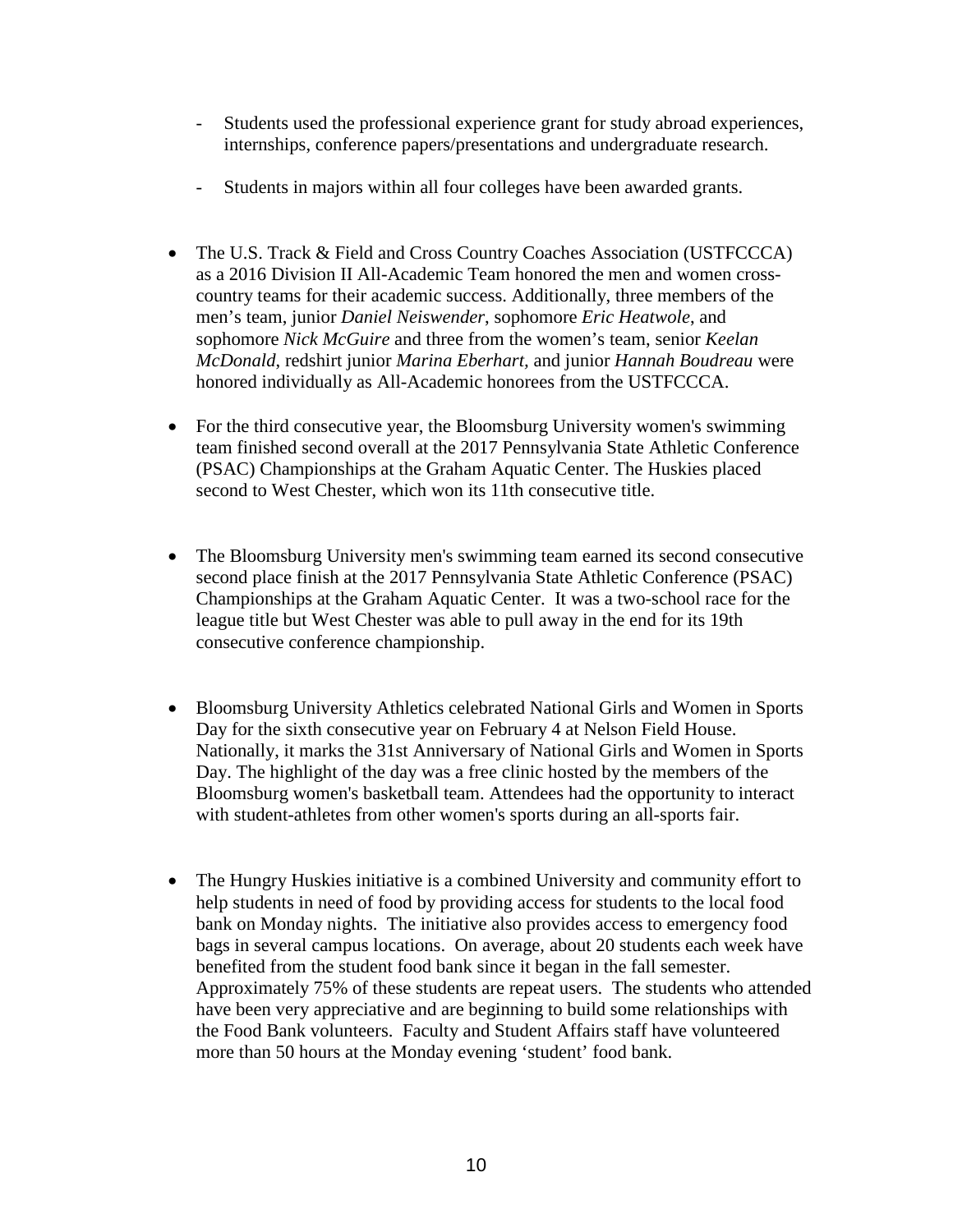- Our Center for Visual and Performing Arts hosted its annual Taste of the Arts event at the Caldwell Consistory in downtown Bloomsburg. This event is free and open to the public. A Taste of the Arts features art exhibitions and demonstrations as well as live performances from the music, theatre and dance department. Mass communications students displayed their video editing projects as well as creative writing students read their original works throughout the afternoon. .Bloomsburg University departments involved include art and art history, English, mass communications, music, theatre and dance.
- The Bloomsburg University Finance Team, under the guidance of Dr. Victoria Geyfman, Gillespie Faculty Fellow, is one of 44 student teams from colleges and universities around the U.S. participating in the 2017 Community Bank Case Study Competition. The competition is an opportunity for students to gain valuable first-hand knowledge of the banking industry, and the opportunities and challenges facing today's 21st century community banks. Each student team must develop an original case study that evaluates bank leadership succession planning and provides succession-planning recommendations based on research.

The student teams are competing for a chance to get their work published in an academic journal, an opportunity to attend the fifth annual CSBS-Federal Reserve Community Banking Research Conference, and an academic scholarship. Competition finalists will be announced in early May.

- The student newspaper, The Voice, have received six individual awards for their articles, photos and page design from Columbia Scholastic Press Association. Their work was selected from among the 6,420 entries submitted by colleges and universities from across the United States. Among the individual awards were first place in entertainment reviews, a first place in page design, a third place in personal opinion writing and the staff as a whole also shared a third place award for headline writing.
- All components of BU's emergency notification system sirens, email, voice, and text messages – were tested last month. All BU students and registered faculty and staff received a test email, voice, and text message if they opted to receive notification in these formats.

The sirens, installed on Elwell Hall, McCormick Center for Human Services and Nelson Field House, will alert the campus community when vital emergency information is available via email, voice, and text message. We test the emergency notification system once each semester.